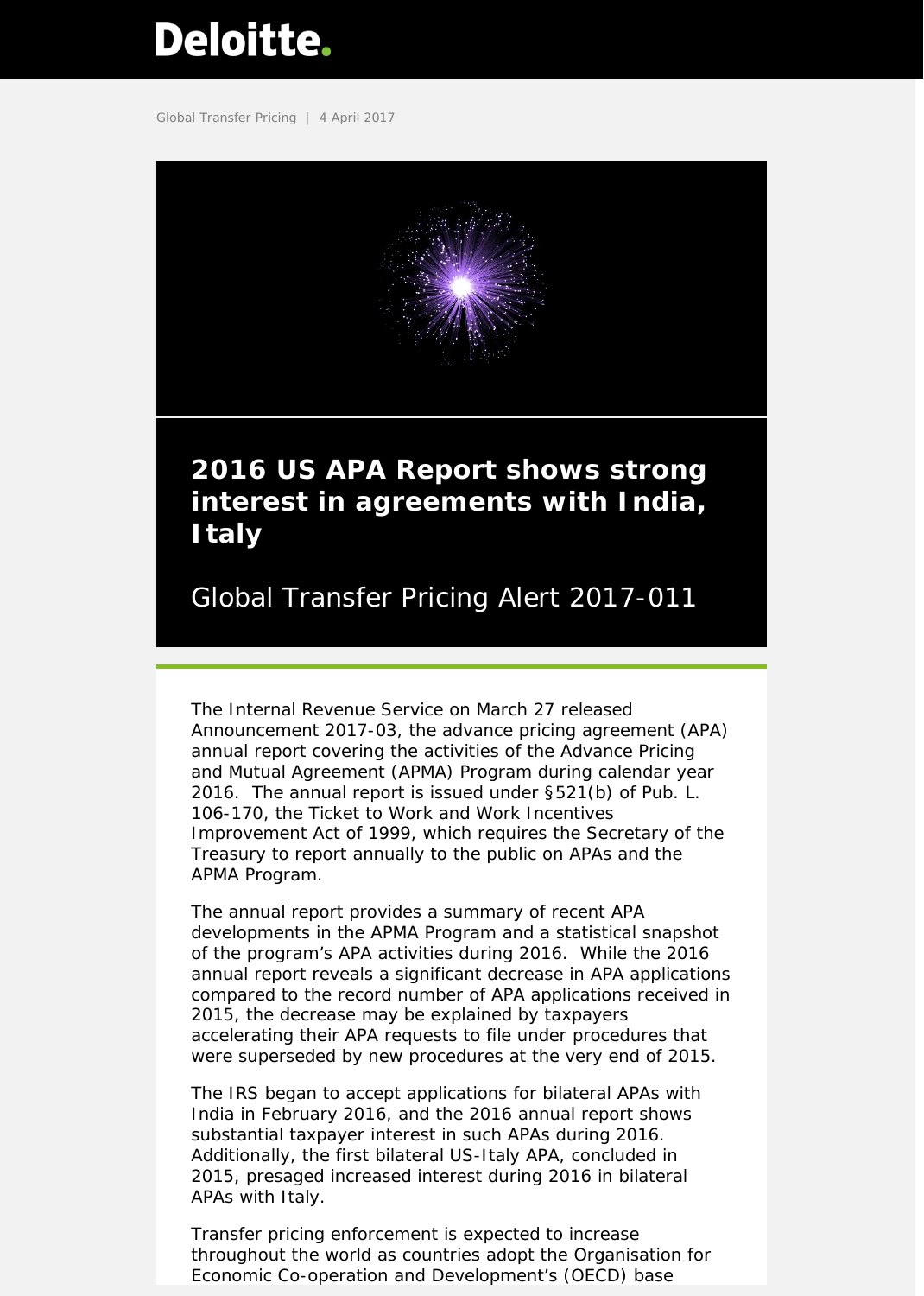erosion and profit shifting (BEPS) final recommendations, including the enactment of country-by-country (CbC) reporting requirements. Consequently, the certainty provided by APAs will play an increasingly important role in transfer pricing risk management.

On August 12, 2015, the IRS released new revenue procedures governing APA and mutual agreement procedure (MAP) applications. Effective for all APA requests filed after December 29, 2015, Revenue Procedure (Rev. Proc.) 2015-41 provides guidance and instructions on filing APA requests, as well as guidance and information on the administration of APAs. Effective for all competent authority requests filed on or after October 30, 2015, Rev. Proc. 2015-40 provides procedures and guidance on requesting assistance from the U.S. Competent Authority when the taxpayer believes the actions of the United States or a treaty country result or will result in the taxpayer being subject to taxation not in accordance with the applicable US tax treaty. The IRS is expected to release competent authority statistics separately in the near future.

Statistical highlights of the APA annual report include:

- *Incoming APA requests.* The IRS received 98 APA applications (14 unilateral, 84 bilateral, and 0 multilateral) in 2016, a significant decrease from the 183 APA applications received in 2015, which was a historical record for APMA (including its predecessor, the APA Program). As noted above, the significant decrease is likely the result of taxpayers accelerating filing their APA applications in 2015 under the old procedures -- Rev. Proc. 2006-9 -- prior to the effective date of Rev. Proc. 2015-41, given the significant additional information required for taxpayers to comply with the new requirements in Rev. Proc. 2015-41.
- *Decrease in completed APAs.* During the 2016 calendar year, APMA closed 86 APAs (21 unilateral, 65 bilateral, and no multilateral), compared to 110 APAs in 2015 and 101 APAs in 2014, while reporting very similar staffing levels in the APMA Program at the end of 2016 compared to the end of 2015. APA renewals accounted for 49 of the 86 APAs executed, with 17 unilateral and 32 bilateral renewals. As in 2015, renewals represented slightly more than half of all completed APAs. Twenty percent of all APAs included rollbacks, and we estimate that approximately 45 percent of new APAs included a rollback. It is likely that a significant portion of APAs with rollbacks resolved transfer pricing audit activity involving either the IRS or the tax authorities of a treaty partner.
- *Months to complete APAs.* In 2016, the median time to complete a unilateral APA and a bilateral APA was 15.4 months and 35.6 months, respectively. In 2015, the median time to complete a unilateral APA and a bilateral APA was 17.3 months and 38.2 months, respectively. Overall, the median time required to complete the 86 APAs executed in 2016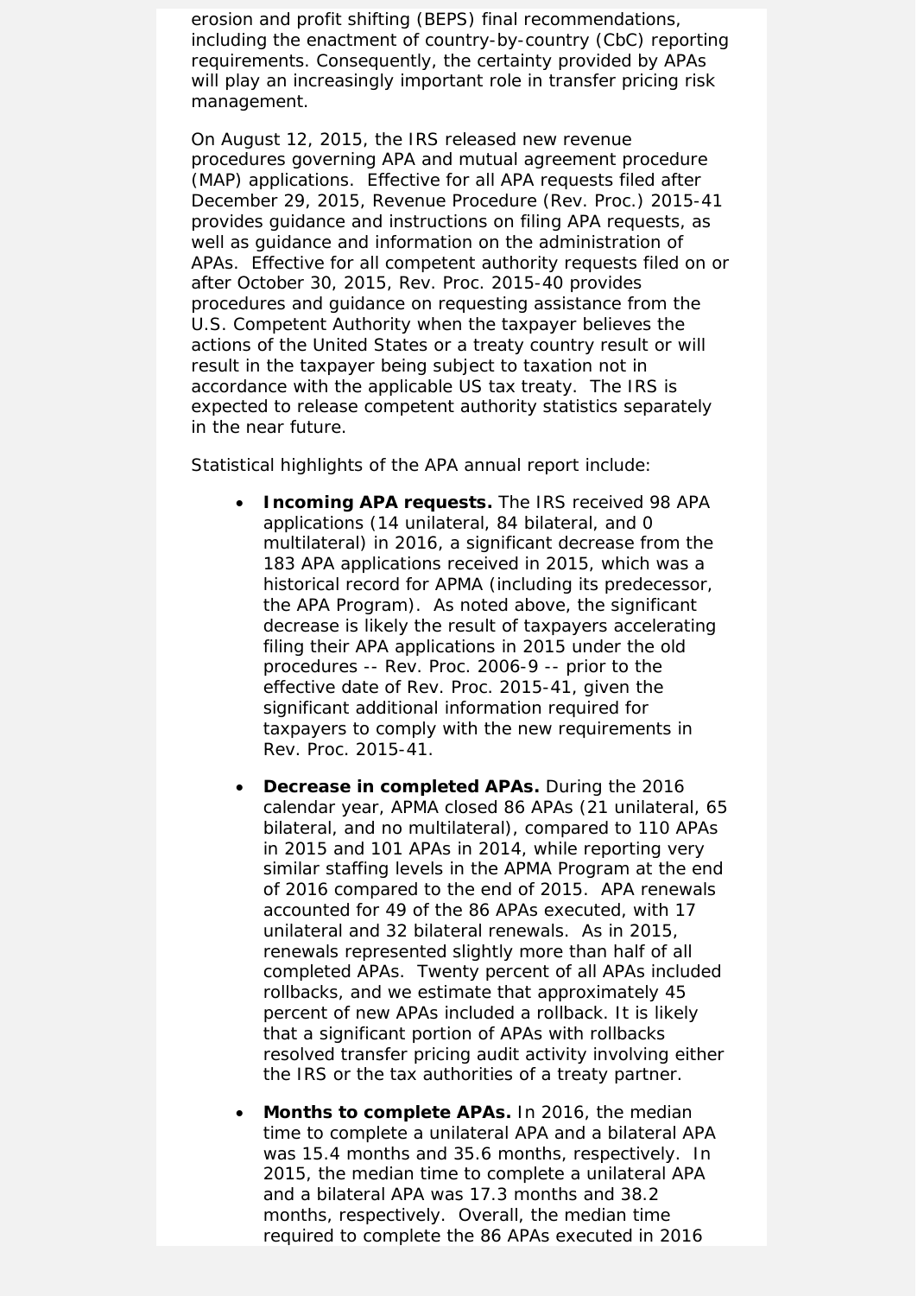was 32.8 months, approximately one month slower than in 2015.

Processing time for unilateral APAs declined slightly from the prior year. This is an encouraging continuing statistic from 2015, as unlike bilateral APAs, which involve treaty partners, unilateral APAs and their processing time are more controlled by APMA. Processing time for bilateral APAs also declined slightly from the prior year.

Taxpayers renewing APAs benefitted from faster processing times for their APA requests. For renewal unilateral and bilateral APAs, the median processing time was 23.2 months, compared to the median processing time for new unilateral and bilateral APAs of 46.7 months. The median processing time required to complete new APAs increased significantly from 34.2 months in 2015 to 46.7 months in 2016.

• *Treaty partners involved in bilateral APAs.* While in prior years Japan and Canada typically accounted for the largest share of bilateral APA requests filed, in 2016 India accounted for 34 percent of bilateral APA requests filed, the largest share of any country. This is not particularly surprising, as the IRS only began accepting applications for bilateral APAs with India in February 2016. During 2016, bilateral APA requests filed involving Japan and Canada represented 31 percent and 8 percent, respectively. As noted above, Italy accounted for 4 percent of bilateral APAs filed in 2016; in 2015 the IRS announced that it had reached its first bilateral APA with Italy. Other countries accounting for meaningful percentages of filed, pending, or completed APAs with the United States are China, France, Germany, Korea, and the United Kingdom.

Nearly three quarters of the total number of bilateral APAs executed in 2016 involved bilateral APAs with either Japan or Canada. Based on the filed APA requests during 2016 and the IRS's pending inventory of APAs, the percentage of completed APAs with Japan and Canada is expected to decrease as a percentage of the total as other countries become more active in the APA process.

- *APA inventory.* The APMA Program had 398 cases in active inventory at the end of 2016: 67 unilateral APAs, 322 bilateral APAs, and 9 multilateral APAs. In comparison, active inventory at the end of 2015 was larger, with 410 cases.
- **Term length of APAs.** Of the APAs executed in 2016, 52 cases had a five-year term, while 39 cases had terms of six years or longer. The average term length was six years. In our experience, the APMA Program and foreign competent authorities are willing to extend the standard APA term of five years when additional years are needed to address difficult results during a rollback period and/or completed APA years, or to provide some prospectivity in cases when the APA request took a long time to complete. Further, in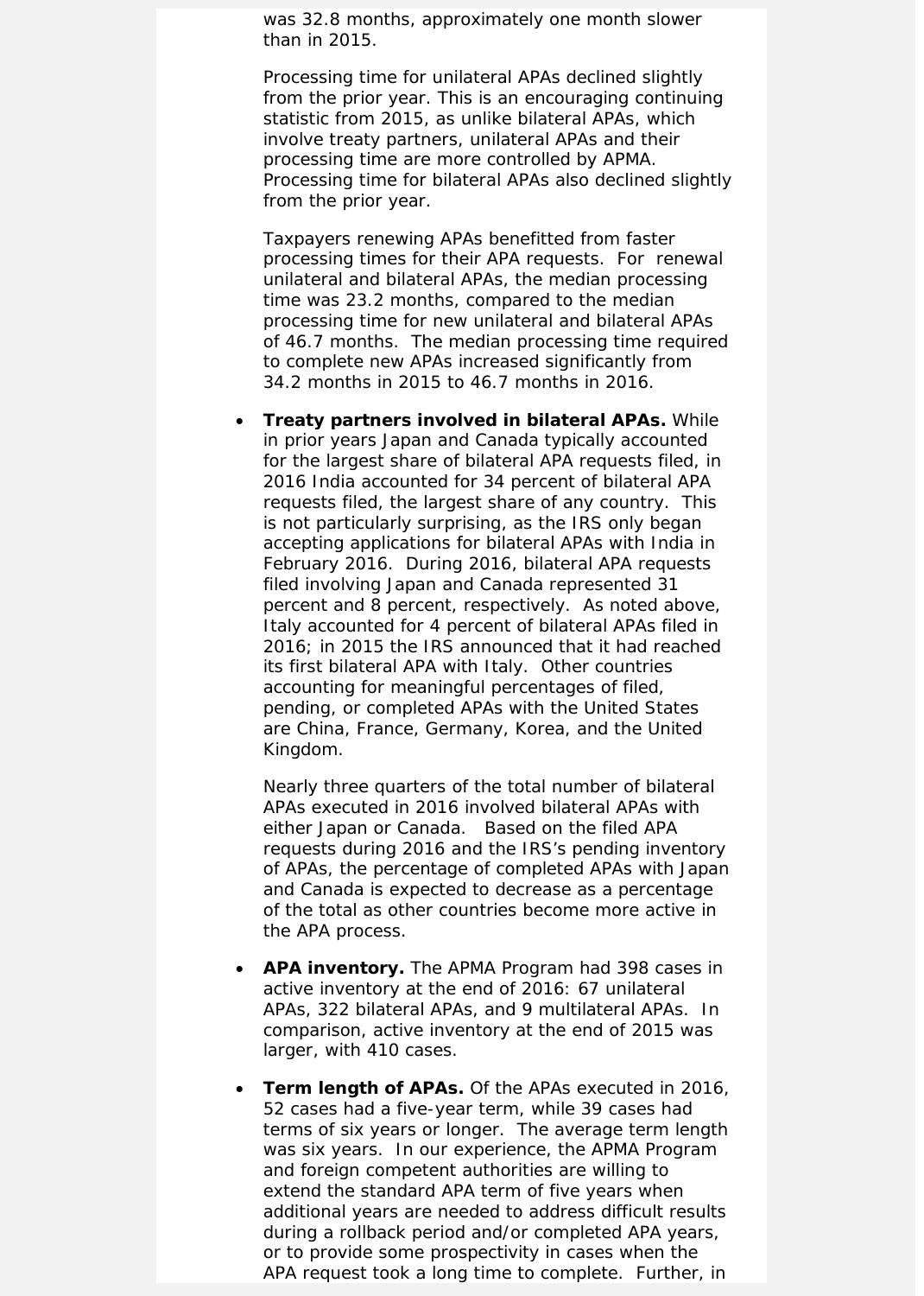the context of renewal APAs that were handled expeditiously, the APMA Program has shown a willingness to accept APA terms longer than five years.

- *Staffing.* As of December 30, 2016, the APMA Program was comprised of 62 team leaders, 20 economists, and 10 senior managers organized into 10 groups (seven team leader groups and three economist groups). Compared to 2015, this represents a decrease of one economist. The team leader groups are organized by country, with each group having responsibility for multiple countries. Because of the large volume of cases with certain treaty partners, some countries are the responsibility of more than one group.
- *Cancellations, revocations, and withdrawals***.** No APAs were cancelled or revoked during 2016. Twentyfour APA requests (9 unilateral and 15 bilateral) were withdrawn in 2016, which is significantly higher than the 10 applications withdrawn in 2015.
- *APAs executed by industry.* In 2016, manufacturing and wholesale/retail trade accounted for 47 percent and 38 percent, respectively, of the total number of executed APAs. Within the wholesale/retail trade industry, merchant wholesalers of durable goods were most common (64 percent of such cases).
- *Covered transactions and transfer pricing methods.* Forty-four percent of the transactions covered in APAs executed in 2016 involved the sale of tangible goods, 34 percent involved the provision of services, and 20 percent involved the use of intangible property.

In an increase from recent years, the comparable profits method (CPM) was used to evaluate approximately 89 percent of the transactions involving the transfer of tangible and intangible property in 2016. Of those transactions, 67 percent used the operating margin as the profit level indicator (PLI) and 33 percent used other PLIs, such as the Berry Ratio and Return on Assets or Capital Employed.

For services transactions, the most frequently applied method was also the CPM (76 percent of cases). Of those services transactions applying the CPM, 43 percent used the operating margin as the PLI. In 2016, the majority of APAs that covered services transactions also included tangible or intangible transactions and were not tested under a separate PLI.

• *Adjustment mechanisms.* The majority of the transactions covered in APAs executed in 2016 target an interquartile range. Those APAs include a number of mechanisms for making adjustments to the tested party's results when the results fall outside the range or do not match the point required by the APA. Some examples of the mechanisms included in the 2016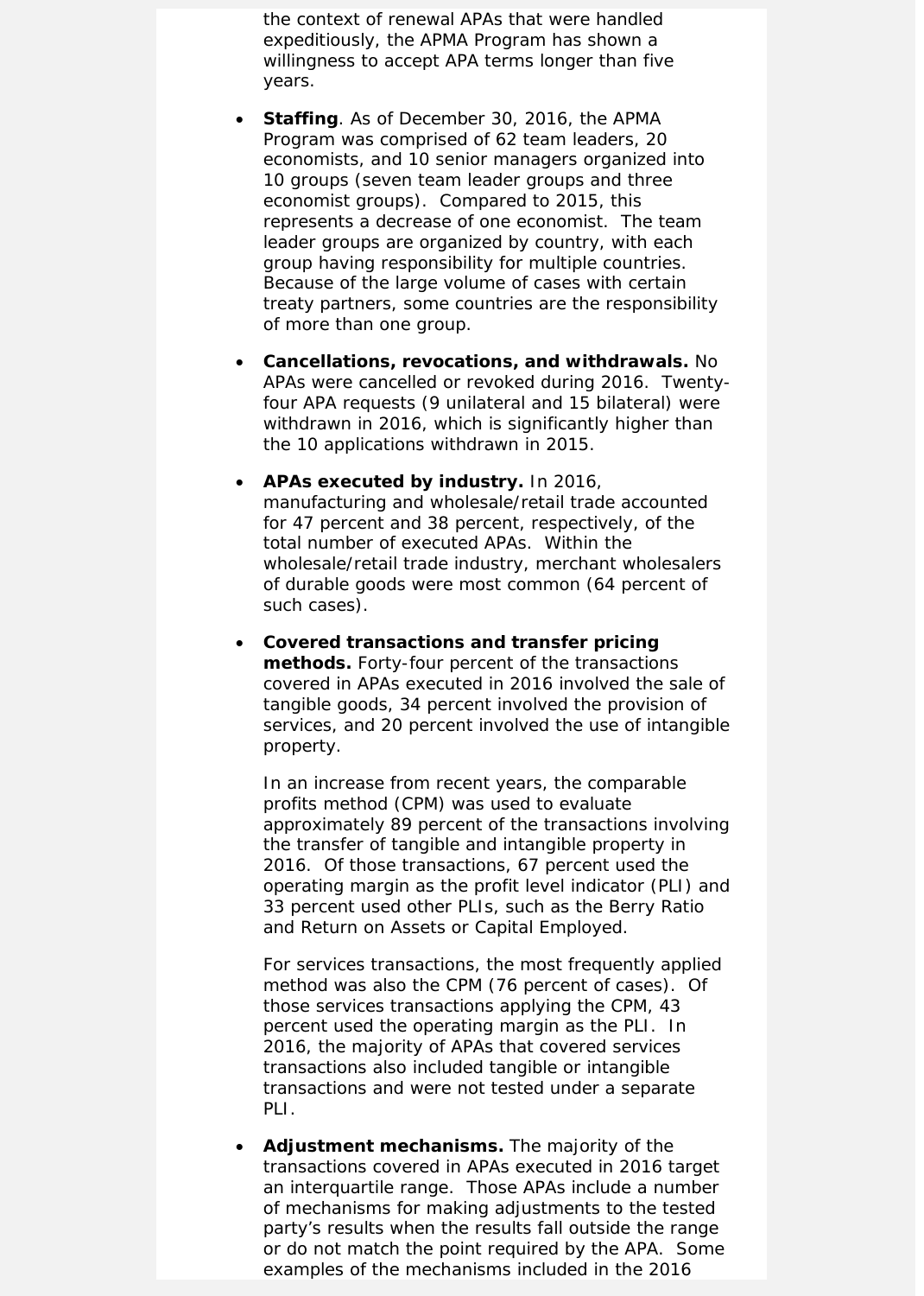executed APAs include an adjustment bringing the tested party's results to the closest edge of the range applied to the results of a single year, an adjustment to the closest edge of the range applied to the results over the APA term, an adjustment to the specified point or royalty rate, and an adjustment to the median of the range for a single year.

• *APA boilerplate and APMA Program contact information.* The annual report also includes the latest version of the APMA Program's model APA agreement and a link to the list of primary APMA Program contacts. Because the new APA procedures require the submission of a draft APA based on the model APA, it is surprising that the model APA has not yet been updated to reflect the new procedures. However, APMA has stated that the model APA is currently under review for future changes.

In light of the BEPS final reports and the adoption of CbC reporting requirements by many jurisdictions, the demand for APAs will undoubtedly continue to be strong. To discuss whether an APA may be advisable for your organization, please reach out to one of the contacts listed.

#### Back to top

#### **Contacts**

**Kerwin Chung (Washington DC)** [kechung@deloitte.com](mailto:kechung@deloitte.com)

**David Varley (Washington DC)** [dvarley@deloitte.com](mailto:dvarley@deloitte.com)

**Kirsti Longley (Washington DC)** [kilongley@deloitte.com](mailto:kilongley@deloitte.com)

**Darrin Litsky (New York)** [dlitsky@deloitte.com](mailto:dlitsky@deloitte.com)

**Jamie Hawes (Washington DC)** [jhawes@deloitte.com](mailto:jhawes@deloitte.com)

Back to top

### **Useful links**

Resources

- [2016 Global Transfer Pricing Country Guide](https://www2.deloitte.com/us/en/pages/tax/articles/global-transfer-pricing-country-guide.html)
- [Arm's length standard](http://www2.deloitte.com/global/en/pages/tax/articles/arms-length-standard.html)